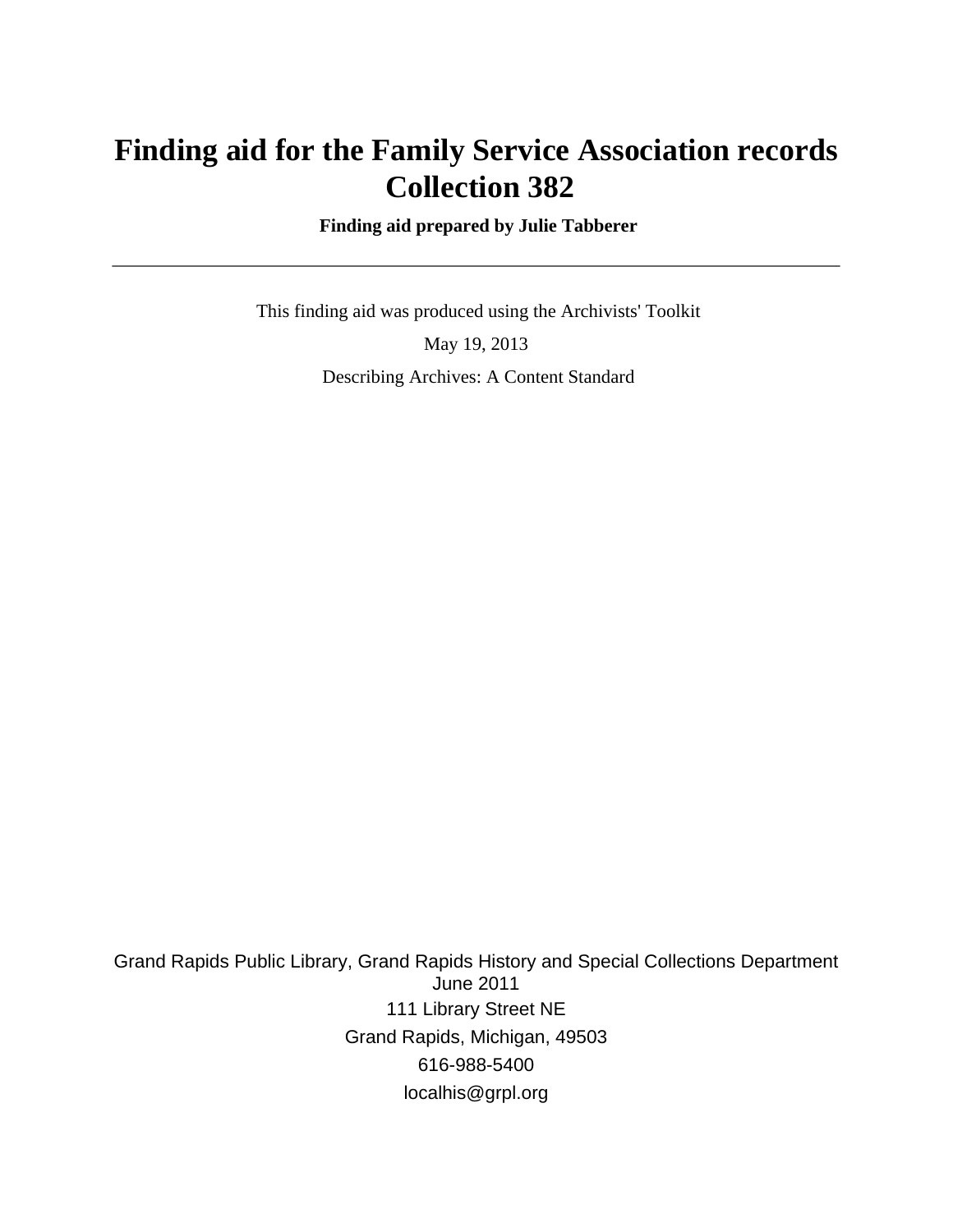# **Table of Contents**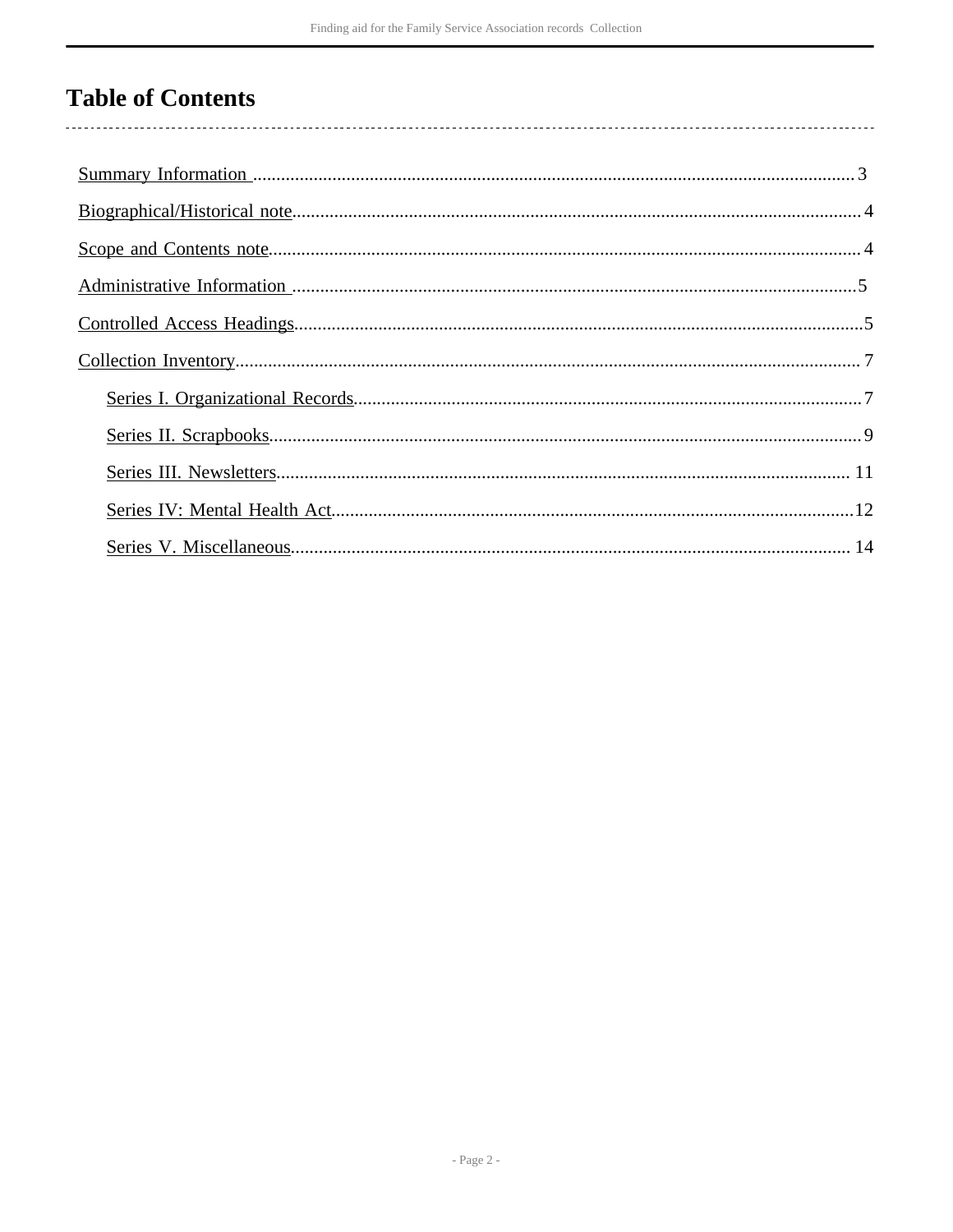# <span id="page-2-0"></span>**Summary Information**

..................................

| <b>Repository</b> | Grand Rapids Public Library, Grand Rapids History and Special<br><b>Collections Department</b>                                                                                                                                                                                                                                                                                                                                                                                                                                                                                                                                                                                                                                                                                                                                                   |
|-------------------|--------------------------------------------------------------------------------------------------------------------------------------------------------------------------------------------------------------------------------------------------------------------------------------------------------------------------------------------------------------------------------------------------------------------------------------------------------------------------------------------------------------------------------------------------------------------------------------------------------------------------------------------------------------------------------------------------------------------------------------------------------------------------------------------------------------------------------------------------|
| <b>Creator</b>    | Family Service Association.                                                                                                                                                                                                                                                                                                                                                                                                                                                                                                                                                                                                                                                                                                                                                                                                                      |
| <b>Title</b>      | Family Service Association records                                                                                                                                                                                                                                                                                                                                                                                                                                                                                                                                                                                                                                                                                                                                                                                                               |
| Date [inclusive]  | 1893-1970s                                                                                                                                                                                                                                                                                                                                                                                                                                                                                                                                                                                                                                                                                                                                                                                                                                       |
| <b>Extent</b>     | 4.0 Linear feet                                                                                                                                                                                                                                                                                                                                                                                                                                                                                                                                                                                                                                                                                                                                                                                                                                  |
| Language          | English                                                                                                                                                                                                                                                                                                                                                                                                                                                                                                                                                                                                                                                                                                                                                                                                                                          |
| <b>Abstract</b>   | The Family Service Association (FSA) was a social service agency<br>operating in the Grand Rapids, Michigan area from the late 1800s through<br>the 1990s. The organization was also known as the Charity Organization<br>Society and the Social Welfare Association. This collection documents<br>the activities of the agency through minutes, annual reports, newspaper<br>clippings, scrapbooks and correspondence. The collection includes a range<br>of information pertaining to the FSA and to social services in the area in<br>general. The newspaper clippings in particular reference a wide range of<br>social service related topics in the Grand Rapids and Kent County area. In<br>addition, the collection contains extensive information pertaining to the<br>FSA's involvement with the Mental Health Act in the early 1960s. |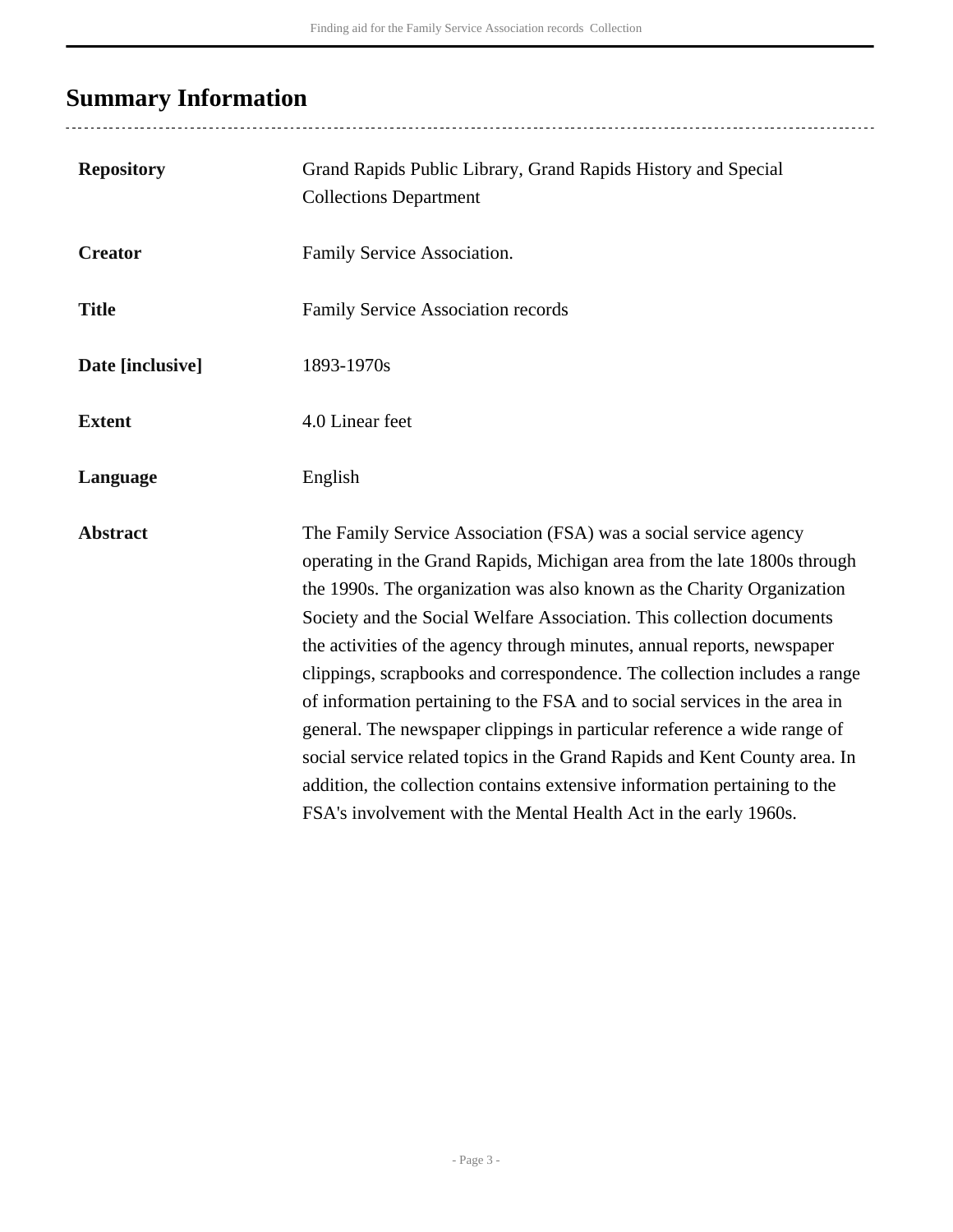# <span id="page-3-0"></span>**Biographical/Historical note**

The Family Service Association, then known as the Charity Organization Society, was formally organized in April 1893. The organization, the first of its kind in the Grand Rapids area, stated that its purpose was "to prevent pauperism, to prevent duplication of relief giving [and] to prevent unwise giving and fraud." Formed in a time of financial distress, the society provided food, wood for fuel, clothing, temporary lodging and medicine - generally in return for labor. Over the coming years, the services expanded to include classes, employment assistance, legal aid, loans and a nursing program. In 1913, the name was changed to the Social Welfare Association and in the early 1920's to the Family Service Association. In 1921, the program became a member of the Family Service Association of America.

Through the early 1900s, the agency expanded its offerings to meet the needs of the community. Added services shifted towards providing support to families, including marital counseling and mental health care. In addition, the rural community was focused on beginning in the early 1920s, with a rural program officially established in 1946. The FSA also provided essential support through the Great Depression. With the establishment of the Social Security Act in 1935, the focus of the agency continued to shift towards assisting people in taking advantage of opportunities rather than providing financial aid. The agency provided case counseling and general support services to families that were struggling.

## <span id="page-3-1"></span>**Scope and Contents note**

The Family Service Association collection provides records from the administrative level of the organization from the 1890s through the 1960s. The organizational records include annual reports, extensive meeting minutes, informational manuals and staff handbooks. Newspaper articles pertaining to the organization and other ephemera are located throughout the scrapbooks.

The organizational records offer a detailed look at the operations of the agency, from broad planning and administration to day to day functions and staff procedures. The collection also provides a look at the larger picture of social service in the Grand Rapids area. The collection is a resource for studying the history of public and private social organizations in Grand Rapids, the evolution of social work and social perception. The scrapbooks and minutes provide historical views towards poverty, homelessness, race issues, mental illness and gender issues, among other topics. Numerous statistical data is also included throughout the records.

Also included in the collection is a series of documents pertaining to the Community Mental Health Act in Michigan in the early 1960s. The Community Mental Health Act of 1963 was a federal legislation that called for the establishment of community based mental health services. In effect, the act led to broad deinstitutionalization of the mentally ill. At the local level, the handling of the act was assigned to the United Community Service. Ms. Virginia Woodman, director of the FSA at the time, participated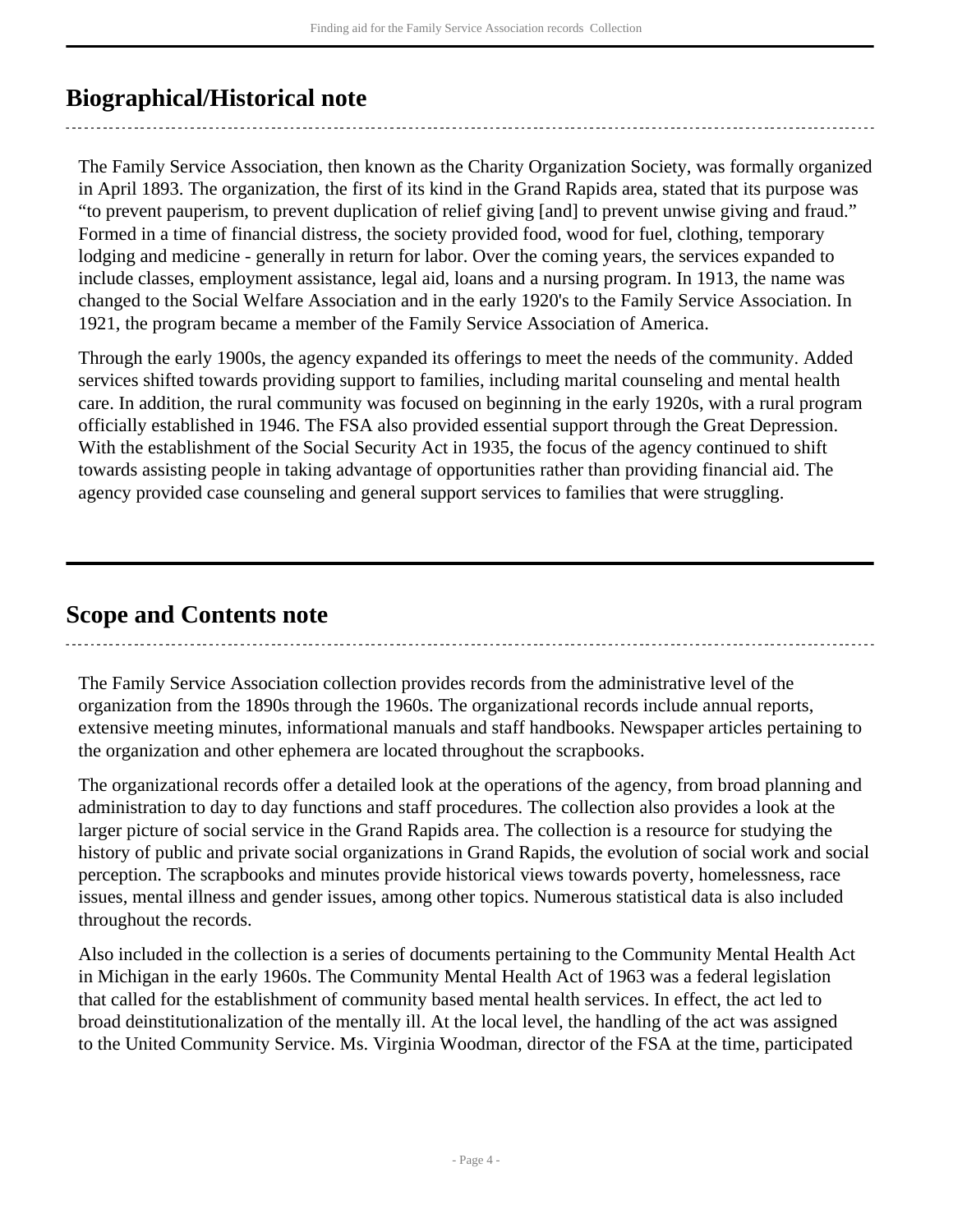in the committee convened to study the act and its effects on mental health care in Grand Rapids and Kent County. Ms. Woodman also served on a committee pertaining to the act at the state level. Included in this collection are correspondence, meeting minutes, guidance documents and surveys of local organizations. The series is a good source of information regarding the perception and implementation of the Community Mental Health Act, as well as the state of mental health care at the time.

## <span id="page-4-0"></span>**Administrative Information**

### **Publication Information**

Grand Rapids Public Library, Grand Rapids History and Special Collections Department June 2011

### **Immediate Source of Acquisition note**

Family Service Association, accession number 1993.022.

### **Processing Information note**

Many of the documents, especially the scrapbooks, are in fragile condition.

## <span id="page-4-1"></span>**Controlled Access Headings**

### **Genre(s)**

• records (documents)

### **Geographic Name(s)**

• Grand Rapids (Mich.) -- History

### **Subject(s)**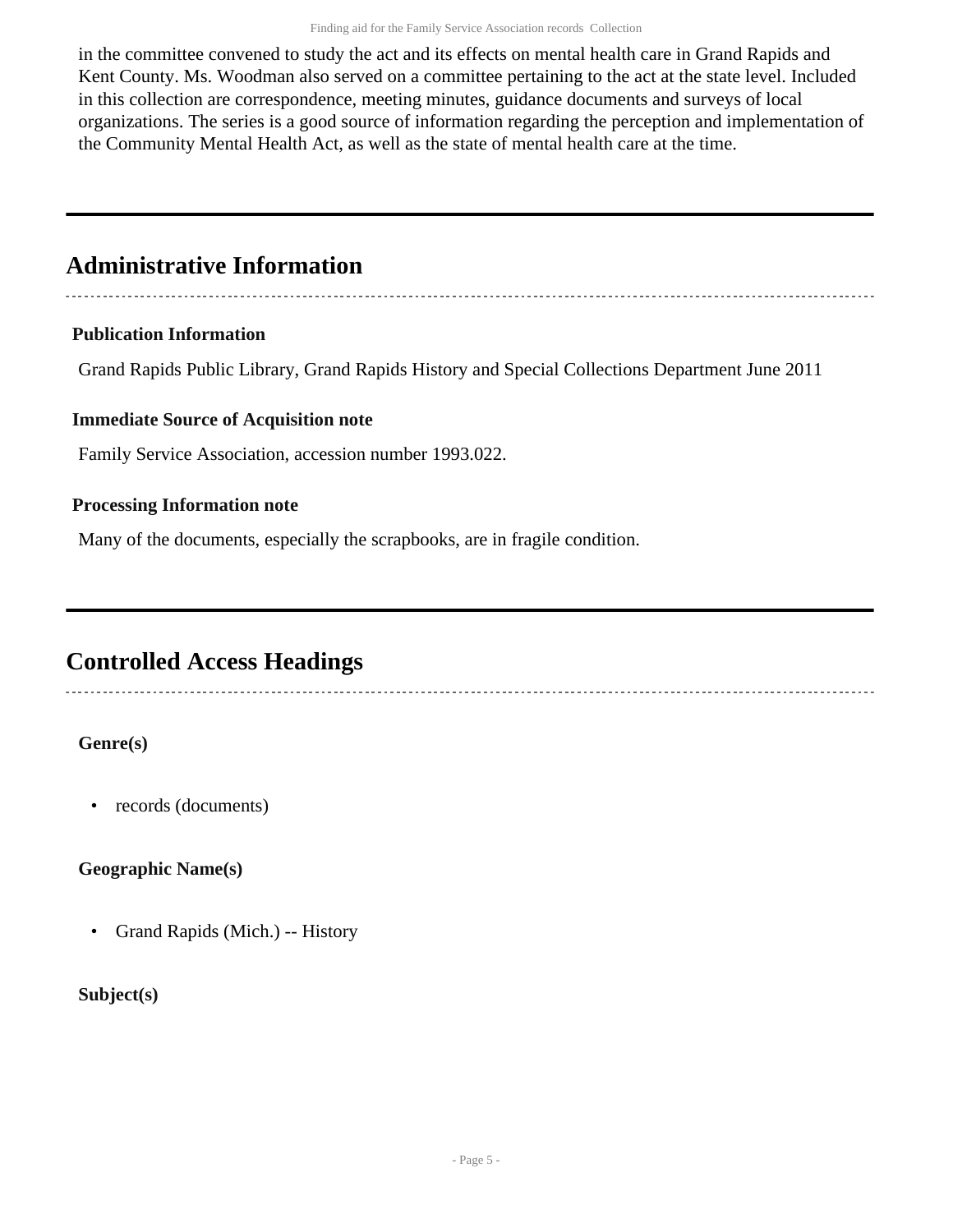- Charities -- Michigan -- Grand Rapids
- Family services -- Michigan -- Grand Rapids
- Mental health services -- Michigan -- Grand Rapids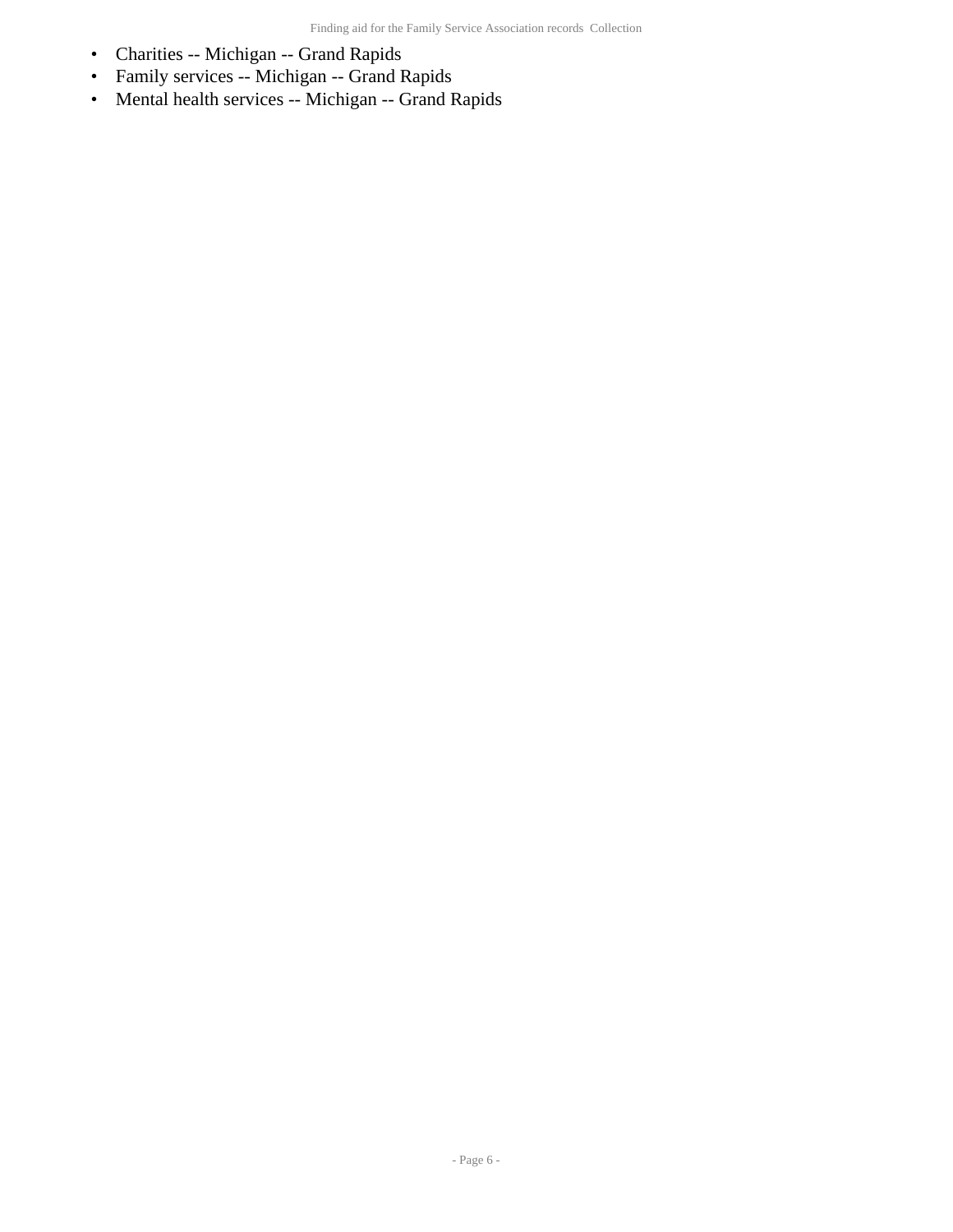## <span id="page-6-0"></span>**Collection Inventory**

### <span id="page-6-1"></span>**Series I. Organizational Records**

#### **Scope and Contents note**

Includes by-laws, annual reports, handbooks and meeting minutes for various committees (Board of Directors, Central Council, Vacation, Annual Meeting, Executive, Finance, Housing, Co-Operation, Case, House, Program, Nominating, Legal Aid Bureau). The Case Committee minutes at times offer detailed information pertaining to particular cases, including background and how the case was handled.

A pledge book (Contributions for Organization) notes contributions towards the founding of the organization. Included are names, amount of pledges, residence and business address. Several prominent residents of Grand Rapids are listed in the pledge book.

The annual reports (1893-1907) provide detailed information pertaining to organizational objectives, officers, committee members, finances, donations, demographics, service statistics (including marital status, age, nationality, cause of need, decisions, causes of sickness, etc). The 1900-1902 report includes photographs of the COS building.

Several Manuals for Members of the Board of Director's include broad organizational information such as history and operations of the FSA, description of services, statistics, finances, budget, job descriptions, personnel policies and salary scale. Two staff handbooks include the agency purpose and by-laws, personnel policies, forms, a list of other agencies and descriptions of job routines.

Other documents in this series include property transaction records for a cottage in the Shore Acres plat in the Grand Haven area (1920s), an Agency Self Evaluation (1954) and organizational newsletters (1970s).

|                                          | Box | <b>Folder</b> |
|------------------------------------------|-----|---------------|
| Contributions for Organization 1893-1905 |     |               |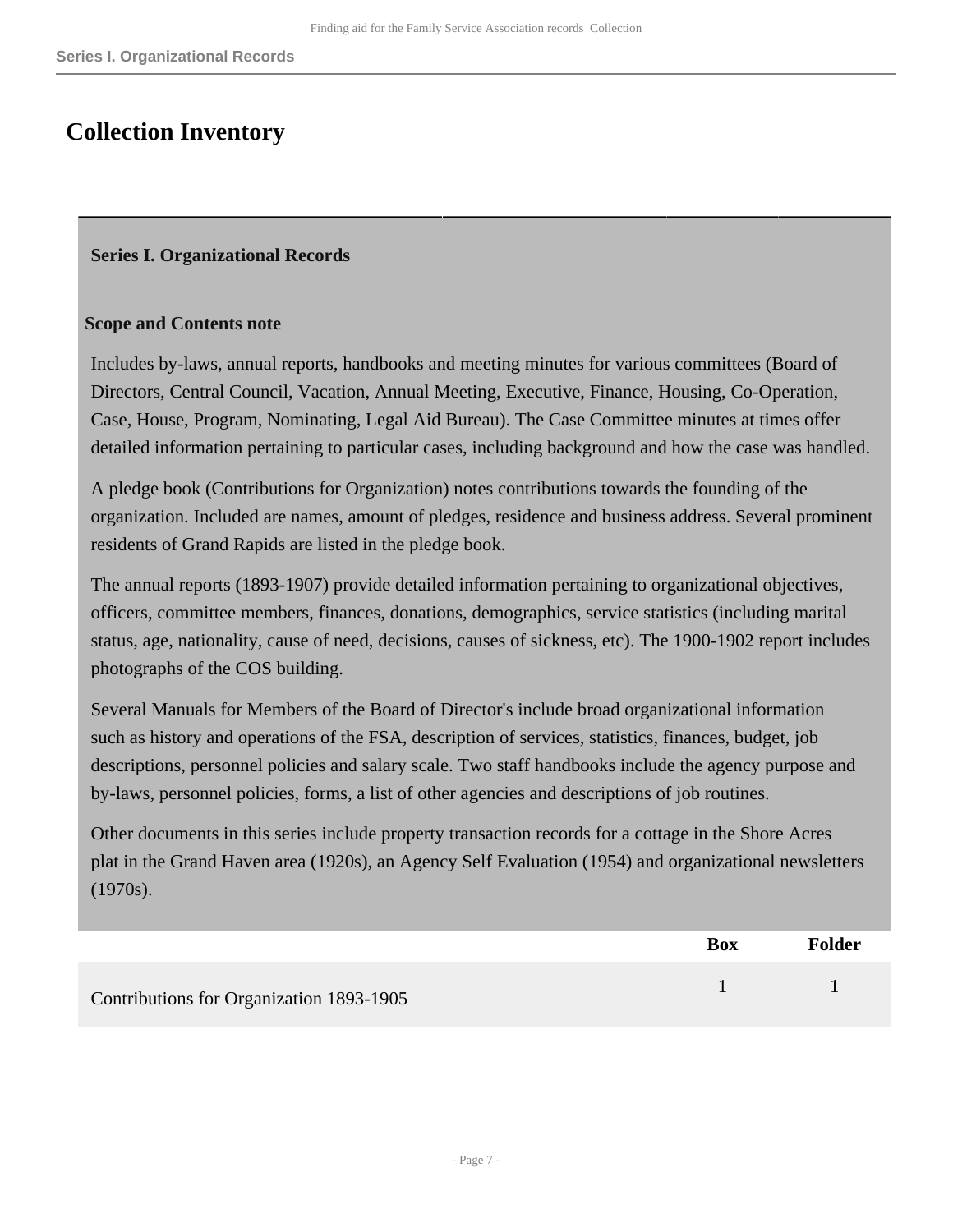| Annual Reports, COS 1893-1907                                 | 6              | $\mathbf X$      |
|---------------------------------------------------------------|----------------|------------------|
| Records of COS 1893-1900                                      | 6              | $\mathbf X$      |
| Records of COS 1900-1908                                      | $6\,$          | $\mathbf X$      |
| Records of COS 1908-1911                                      | 6              | $\mathbf X$      |
| Meeting Minutes 1911-1912                                     | $\mathbf{1}$   | $\overline{2}$   |
| Meeting Minutes 1912-1913                                     | $\mathbf{1}$   | 3                |
| Meeting Minutes 1913-1915                                     | $\mathbf{1}$   | $\overline{4}$   |
| Meeting Minutes 1915-1917                                     | $\mathbf{1}$   | 5                |
| Meeting Minutes 1918-1923                                     | $\mathbf{1}$   | 6                |
| Meeting Minutes 1923-1930                                     | $\mathbf{1}$   | $\boldsymbol{7}$ |
| Shore Acres property transaction records 1926-1928            | 5              | 12               |
| Corporate Records, Part 1: By-laws, Meeting Minutes 1924-1941 | $\mathbf{2}$   | $\mathbf{1}$     |
| Corporate Records, Part 2 1924-1941                           | $\overline{2}$ | $\overline{2}$   |
| Board Meeting Minutes 1941-1949                               | $\overline{2}$ | 3                |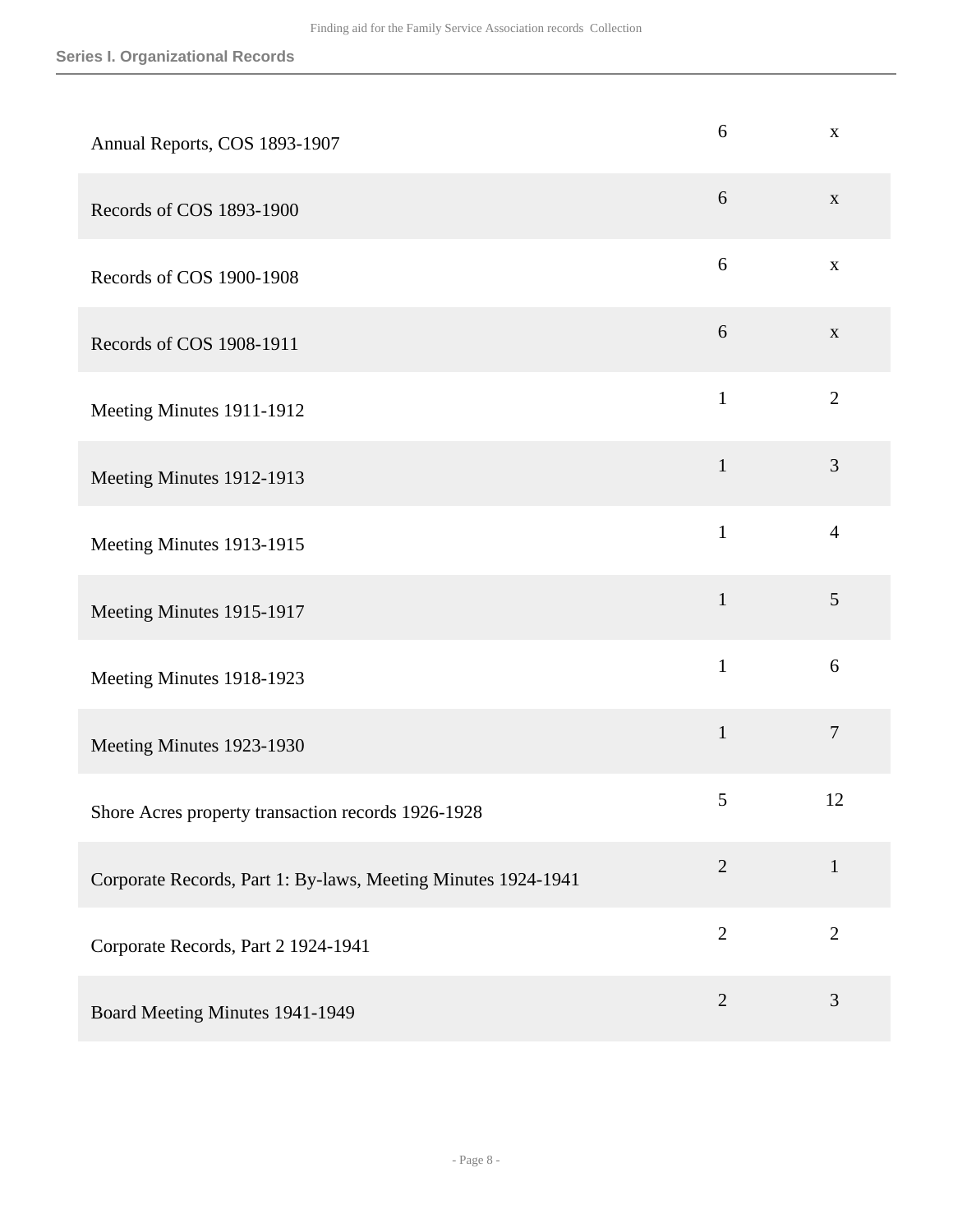| Board Meeting Minutes 1950-1954                             | $\overline{2}$ | $\overline{4}$ |
|-------------------------------------------------------------|----------------|----------------|
| <b>Agency Self Evaluation Project 1954</b>                  | $\overline{2}$ | 5              |
| Staff Meeting Minutes 1954-1963                             | $\overline{2}$ | 6              |
| Manual for Members of Board of Directors (Copy One) 1950s   | $\overline{2}$ | $\overline{7}$ |
| Manual for Members of Board of Directors (Copy Two) 1950s   | $\overline{2}$ | 8              |
| Manual for Members of Board of Directors (Copy Three) 1950s | 3              | $\mathbf{1}$   |
| Manual for Members of Board of Directors (Copy Four) 1950s  | 3              | $\overline{2}$ |
| Manual for Members of Board of Directors (Copy Five) 1950s  | 3              | 3              |
| Handbook (Copy One) 1953                                    | 3              | $\overline{4}$ |
| Handbook (Copy Two) 1953                                    | 3              | 5, 6           |
| The Fountain Pen (newsletter) 1974-1975                     | 3              | $\overline{7}$ |

#### <span id="page-8-0"></span>**Series II. Scrapbooks**

### **Scope and Contents note**

The scrapbooks contain newspaper clippings, ephemera and a few photographs. The primary focus of the scrapbooks is on newspaper clippings. The clippings include articles pertaining to the organization and articles on general social issues in the Grand Rapids area. The bulk of the clippings are from the 1890s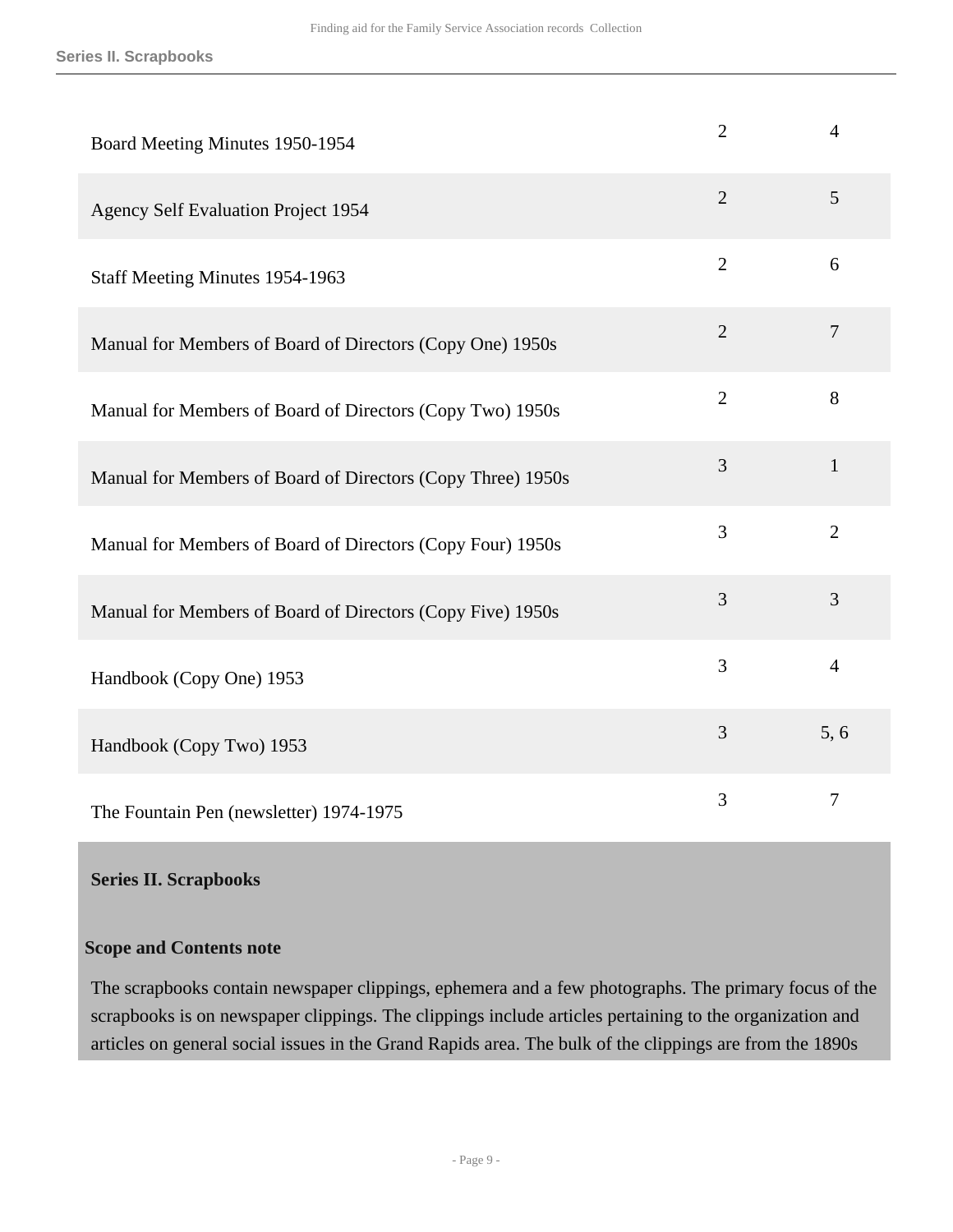through the 1910s and the late 1930s through the 1950s. Overall, the clippings date from the 1890s through the 1970s.

|                                    |                | <b>Box</b>       |
|------------------------------------|----------------|------------------|
| Scrapbook 1897-1900                |                | $\boldsymbol{7}$ |
|                                    | <b>Box</b>     | Folder           |
| Loose Papers, Scrapbook, 1897-1900 | $\tau$         | $\mathbf{1}$     |
|                                    |                | <b>Box</b>       |
| Scrapbook 1902-1911                |                | $\overline{7}$   |
|                                    | <b>Box</b>     | Folder           |
| Loose Papers, Scrapbook, 1902-1911 | $\overline{7}$ | $\sqrt{2}$       |
| Newspaper Clippings (Fragile) 1921 | 5              | $\mathbf{1}$     |
| Scrapbook 1936-1940                | 5              | $\mathbf{2}$     |
| Scrapbook 1940-1944                | 5              | 3                |
| Scrapbook 1944-1956                | 5              | $\overline{4}$   |
| Loose Items, Scrapbook 1944-1956   | $\sqrt{5}$     | $\mathfrak{S}$   |
|                                    |                | <b>Box</b>       |
| Scrapbook 1957-1970                |                | $\boldsymbol{7}$ |
|                                    | <b>Box</b>     | Folder           |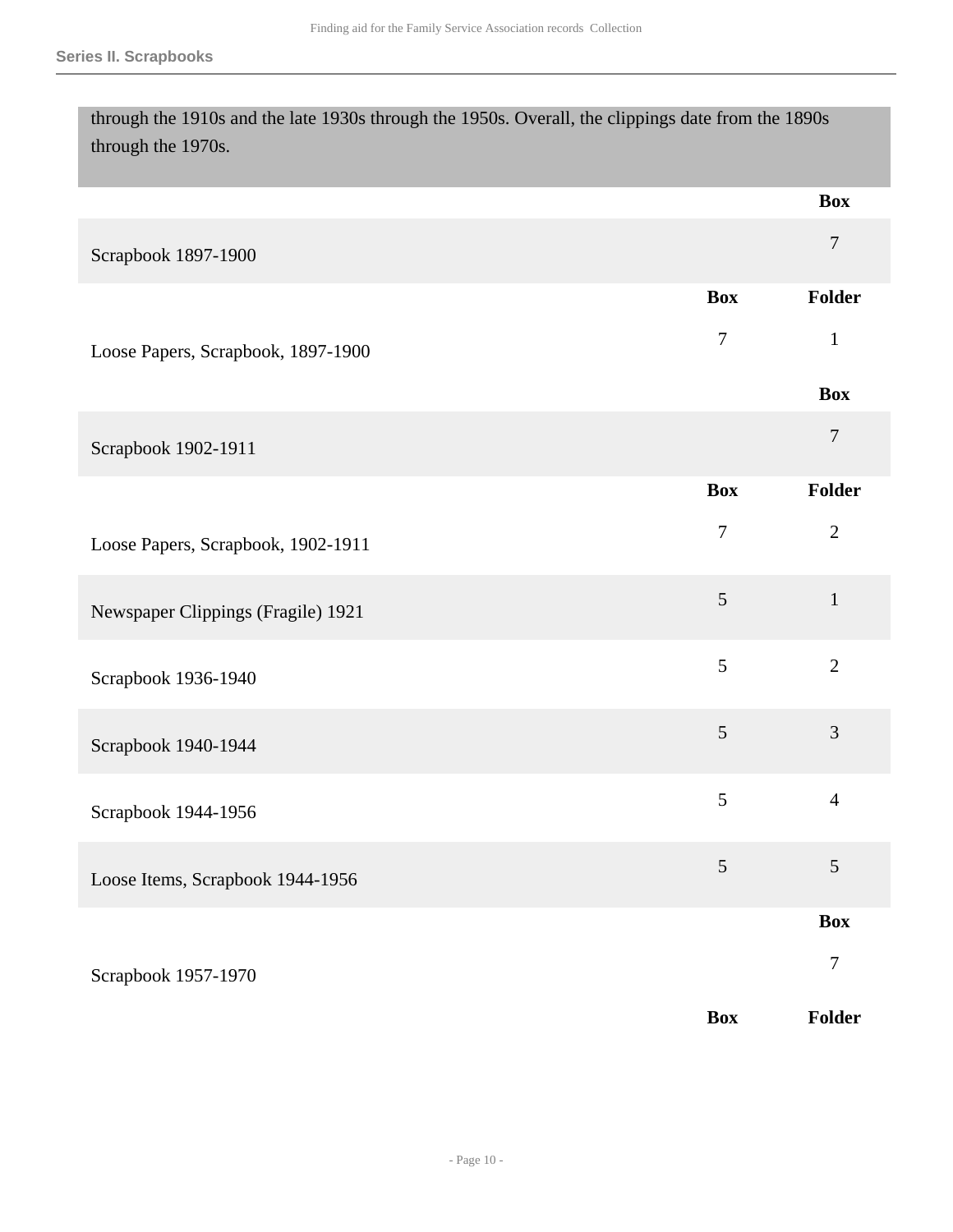| Loose Papers, Scrapbook, 1957-1970                          | 7 |   |
|-------------------------------------------------------------|---|---|
| 75th Anniversary Scrapbook 1968                             |   | 4 |
| Scrapbook 1970-1976                                         |   |   |
| Photographs and negatives, undated (Leonard Street building |   | 6 |

groundbreaking)

### <span id="page-10-0"></span>**Series III. Newsletters**

#### **Scope and Contents note**

Included in this series are newsletters from other organizations. The newsletters include:

Channels, published by the National Public Relations Council of Health & Welfare Services

Newsletter, National Council on Family Relations

Newsletter, Michigan Welfare League

Legislative Bulletin, published by the Michigan Welfare League

The Legislative Bulletin dates from the same time period as Series IV (Mental Health Act), and is loosely related to it.

|                                     | <b>Box</b> | Folder |
|-------------------------------------|------------|--------|
| Channels newsletter 1962-1963       | 5          | 7      |
| Channels newsletter 1963-1965       | 5          | 8      |
| Miscellaneous Newsletters 1963-1964 |            | 9      |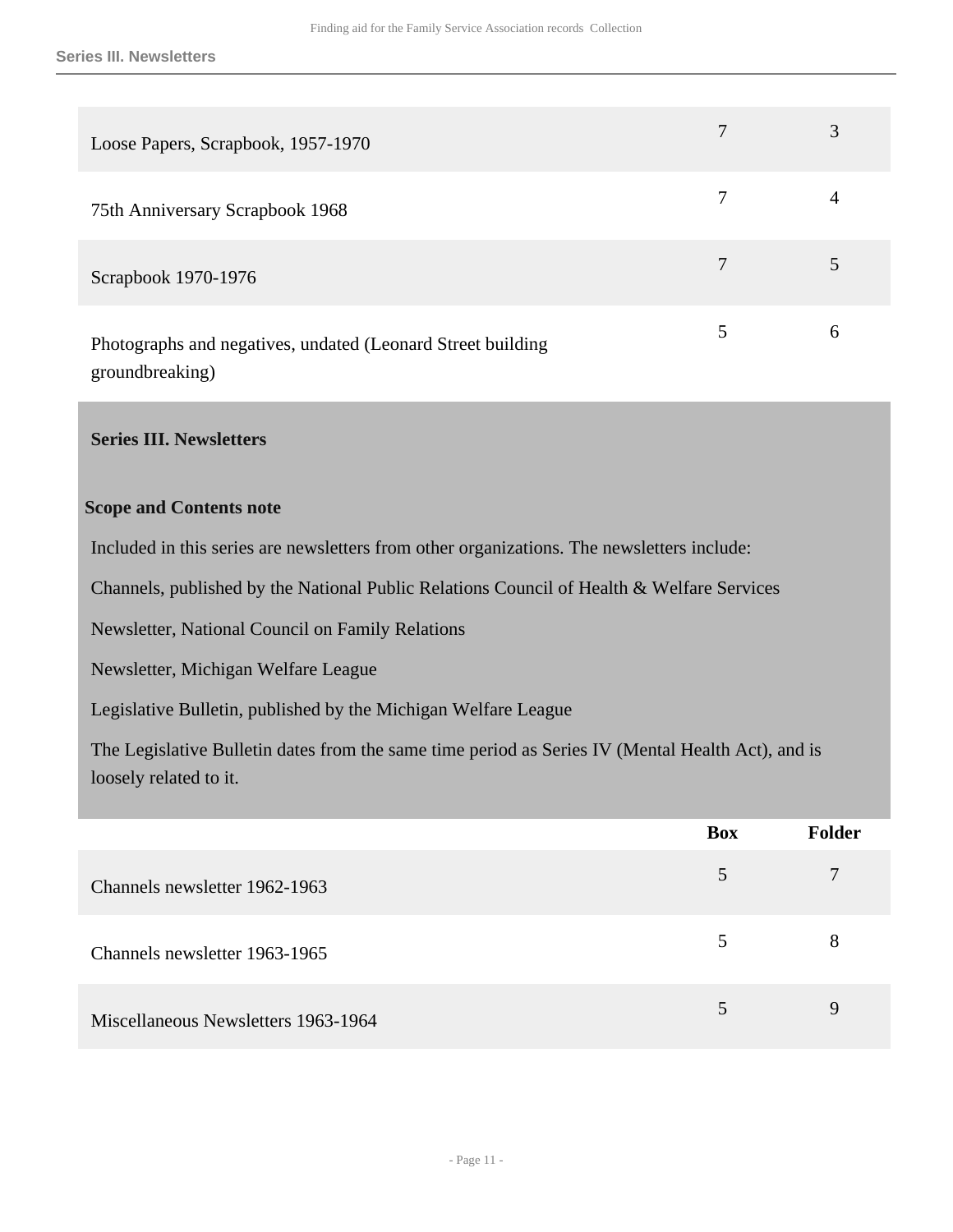# Michigan Welfare League Legislative Bulletin 1963-1965 5 10

### <span id="page-11-0"></span>**Series IV: Mental Health Act**

#### **Scope and Contents note**

This series includes correspondence, minutes, reports and statistics relating to implementation of the Community Mental Health Act of 1963. The series contains minutes that focus on the Grand Rapids area specifically and also minutes from state level committees. The state wide guidance documents pertaining to the Act are also included.

#### **Subseries A: Correspondence**

|                                                               | <b>Box</b>     | Folder |
|---------------------------------------------------------------|----------------|--------|
| FSA Correspondence and Memos 1960-1964                        | $\overline{4}$ |        |
| United Community Service Correspondence and Minutes 1963-1964 |                |        |

### **Subseries B: Technical Documents and Statistics**

|                                         | <b>Box</b>     | <b>Folder</b>  |
|-----------------------------------------|----------------|----------------|
| Mental Health Planning in Michigan 1963 | $\overline{4}$ | 3              |
| Official Rules and Regulations 1964     | 4              | $\overline{4}$ |
| Guide for Agencies Consulted 1964       | 4              | 5              |
| <b>Scope and Contents note</b>          |                |                |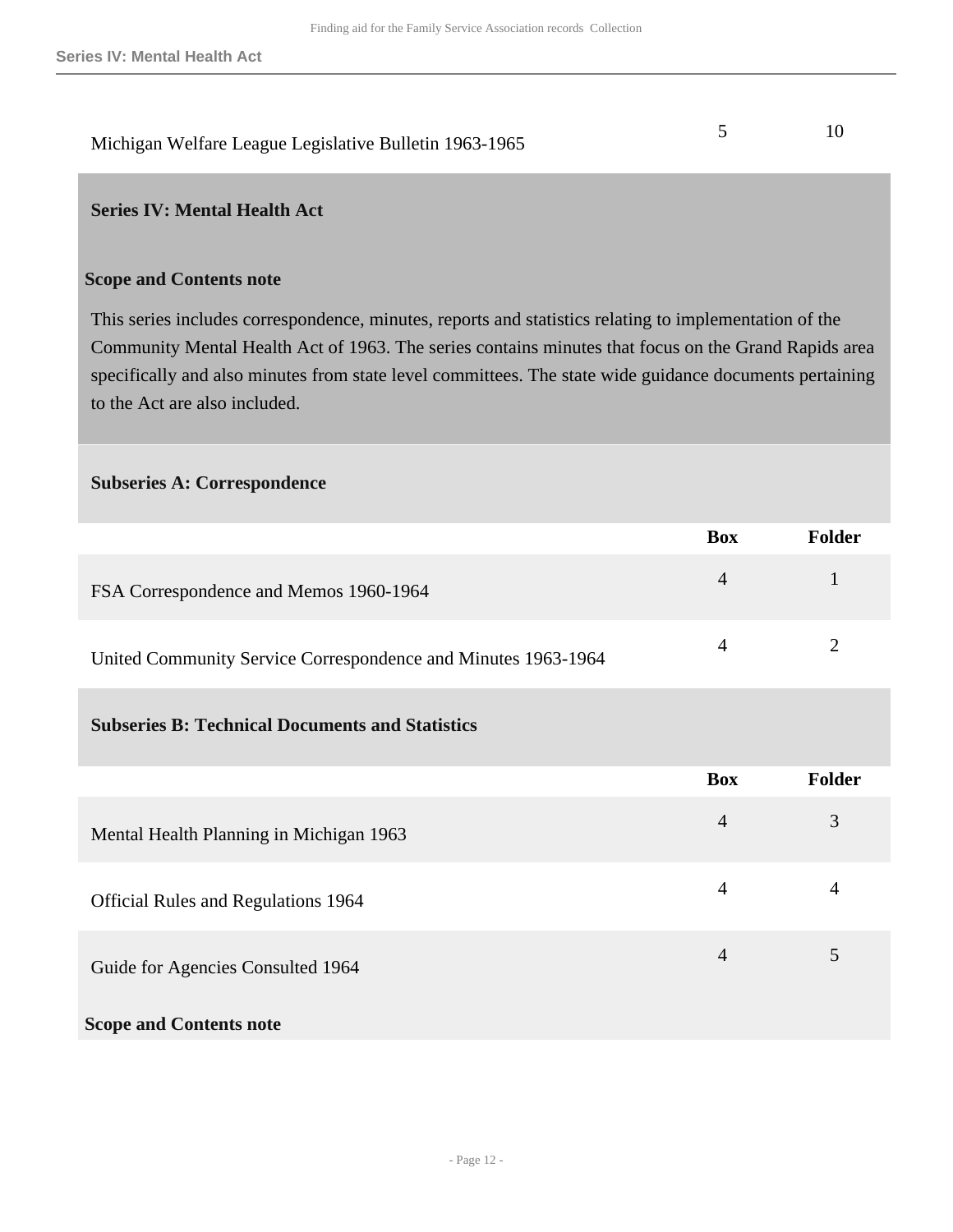| Questionnaires completed by Grand Rapids Consultation Center, Pine Rest<br>Christian Hospital, Kent Oaks Hospital, Grand Rapids Child Guidance<br>Center, Kent County Mental Health Center and Butterworth Hospital. |                |                |
|----------------------------------------------------------------------------------------------------------------------------------------------------------------------------------------------------------------------|----------------|----------------|
| Statistics on Mental Health Care early 1960s                                                                                                                                                                         | $\overline{4}$ | 6              |
| Technical Documents on Mental Health Care early 1960's                                                                                                                                                               | $\overline{4}$ | $\overline{7}$ |
| <b>Subseries C: Meeting Minutes</b>                                                                                                                                                                                  |                |                |
|                                                                                                                                                                                                                      | <b>Box</b>     | <b>Folder</b>  |
| <b>Technical Consulting Committee 1964</b>                                                                                                                                                                           | $\overline{4}$ | 8              |
| Task Force on Mental Health Statutes 1964                                                                                                                                                                            | $\overline{4}$ | 9              |
| Task Force on Community Mental Health Services 1964                                                                                                                                                                  | $\overline{4}$ | 10             |
| Patient Resources Subcommittee, Task Force on Mental Health Statutes,<br>undated                                                                                                                                     | $\overline{4}$ | 11             |
| Task Force on Emotionally Disturbed Children 1964                                                                                                                                                                    | 4              | 12             |
| Task Force on the Elderly, Mentally Frail 1964                                                                                                                                                                       | $\overline{4}$ | 13             |
| Task Force on Research 1964                                                                                                                                                                                          | $\overline{4}$ | 14             |
| Task Force on In-Patient Psychiatric Services 1964                                                                                                                                                                   | $\overline{4}$ | 15             |